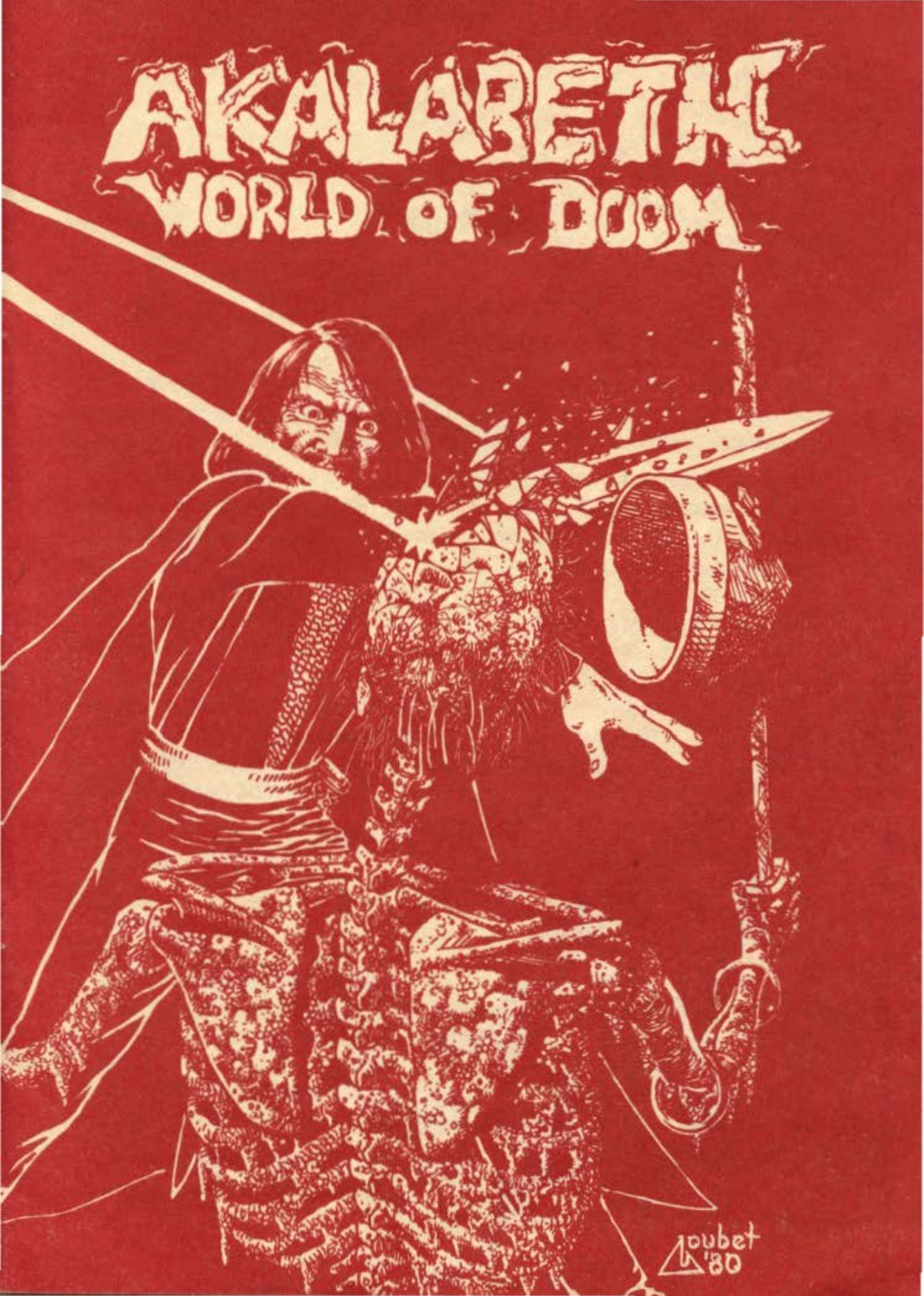#### the annals of akalabeth

akalabeth! World of Goom...

BEWARE

Foolish moretal ...

'Us said that long ago peace and tranquility covered the lands. Lood and drink flowed freely, man and beast lived in peace, gold and silver abounded - It was the Golden age of akalabeth.

Mondain, second Born of Wolfgang, a great king of old, wished to gain his BROther's inheritance and so he used his great powers for evil. Many years had Mondain traversed the lands of akalabeth spreading evil and death as he passed. He created deep dungeons, so beep and extensive that their lower depths had never been explored. In these bungeons he unleased more evil. he sent thieves, skeletons and snakes to owell near the surface, and daemons and Balrogs to **GUARD the depths. Now Blood flowed freely in AKALABETH.** and foul creatures soon came to roam near the surface. Mondain cast such sickness and pestilence upon akalabeth, that both man and beast lived in constant fear. Thus was the bank age of akalabeth.



There arose from the land a man, pure and just, to battle the Oark LORO. BRITISh, Champion of the White Light, on battle with Mondain beep within the labyrinth of bungeons, eventually briving him from akalabeth forever. British of the White light was proclaimed lord BRItish, DROtector of akalaBeth. Alas, much bamage had been suffered unto the lands. The Revival of AkalaBETh has begun.

Lis thy outy to RIO akalaBETh of the foul creatures which infest it, whilst trying to stay alive!!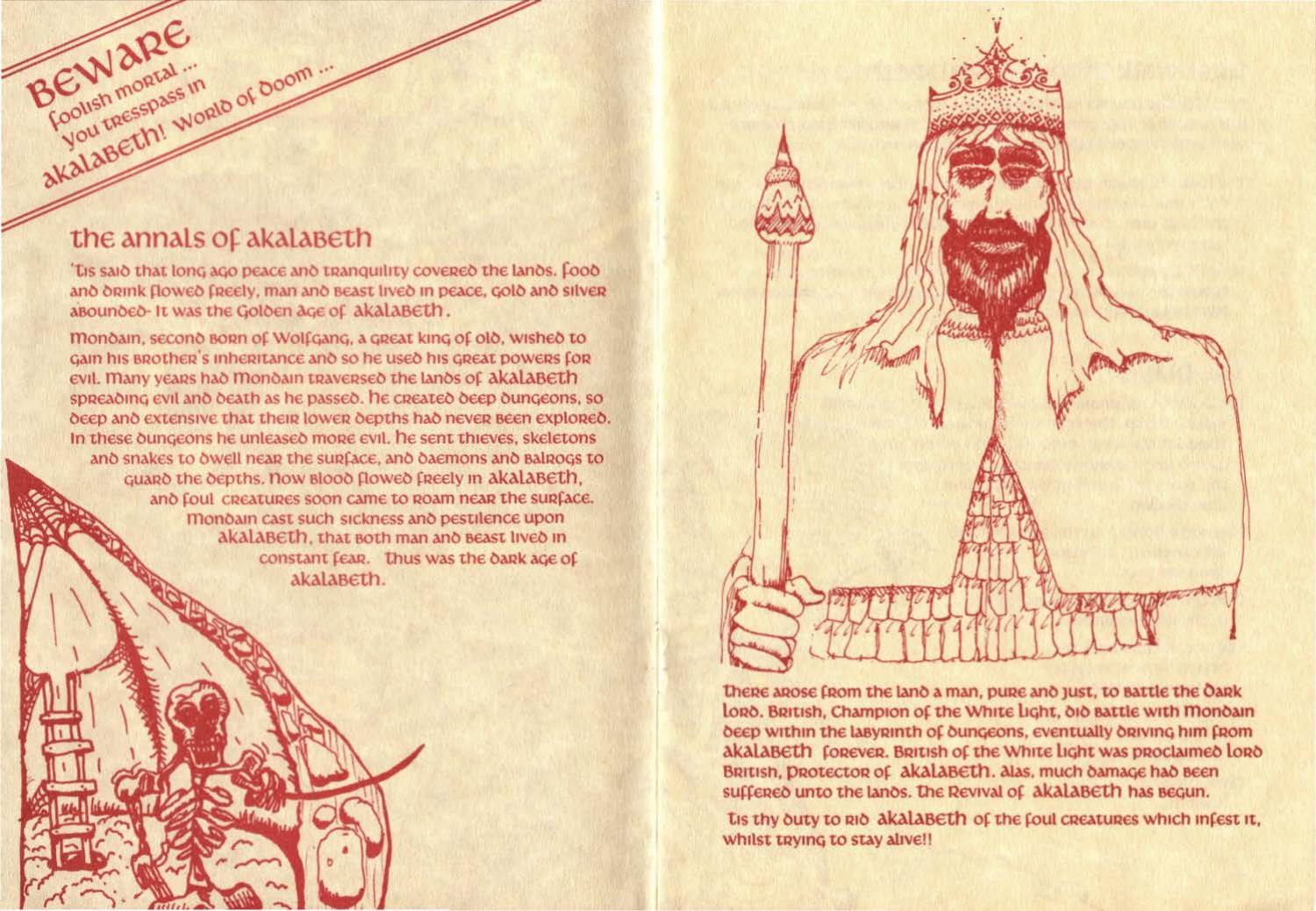## **FIRST WALK THROUGH AKALABETH**

\*\* note- the following information is presented in the same order as It is needed in the game: therefore they can be used simultaneously with first time one plays the game. - Lord British.

The Lucky number: This is a seed for the random number generator. Each time you use the same number, the game setup is the same as the first time. \*I.e. same map, same bungeons, same player and same monsters.

Level Of Dlay: This number is directly related to the monster strength. \* Ie. level of play 10 creates monsters that are ten times harder to destroy as level of play 1.

# the player

hit Doints: The amount of bamage a player can absorb BELORE DEATH. This number decreases each time thou art struck by a monster. hit points are gained upon leaving a dungeon, Based upon the types and levels of the creatures slain therein.

Strength: Related to the bamage thou ant capable of inflicting upon thy foes.

**OEXTERITY: Used in the formulation** of thy hit probability.

**Stamina: Octenmines the** defensive posture after sustained combat.

Wisdom: This attribute is used in special (quest) noutines.

Golo: Money!!, Assets!!.

# the player type

An adventurer may choose to be a fighter or a magi. Either option has both advantages and disadvantages. The disadvantage of a fighten is the lack of ability to control the magic amulet. The magi cannot use RADIERS OR BOWS.

## the adventure shop

At the Beginning of the game and in every town, a player has the opportunity to purchase food and weapons. To buy any item. thou need only type the first letter of the item wanted. The cost of the items is displayed while in the town. \*\* Be sure to Buy enough food so as not to starve to death. The game is started in a town somewhere on a

20x20 map.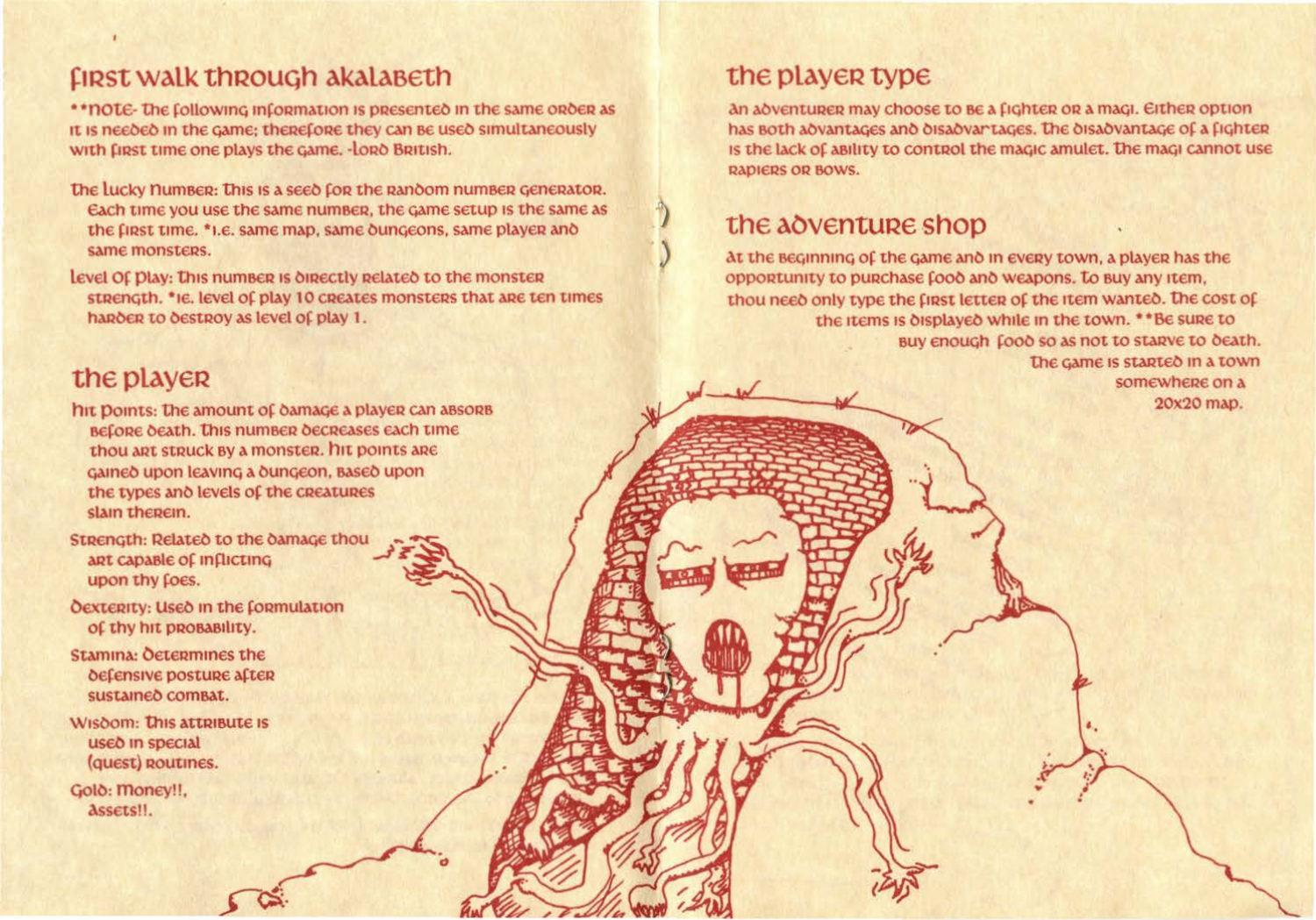



 $X$  – The 'X' key has a number of applications. It is used when the player wishes to climb labbers, enter towns, enter the Castle and clims down through trapdoors.

p - pause On/Off - With the pause on, the computer stops after each conflict sequence allowing the player to read the display before going on. however, this slows game execution to some extent. Beginners as well as those under simultaneous attack may wish to use the pause function.